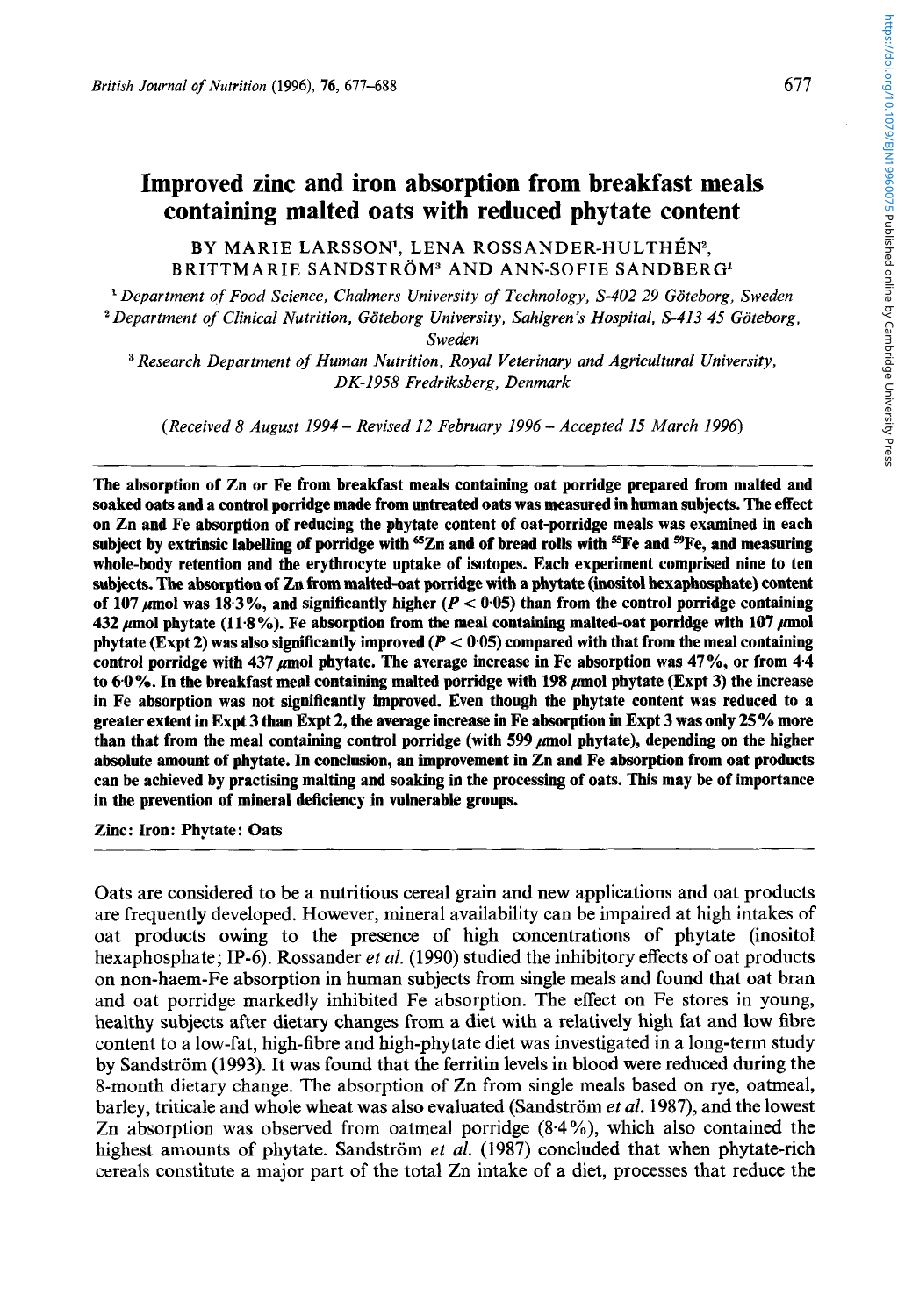phytate content could significantly improve the absorption of Zn. The high content of phytate combined with a low phytase *(EC* **3.1.3.26)** activity and heat inactivation during treatment of all commercial oat products suggests that mineral absorption from oat products is less than that from other cereals.

We recently reported (Larsson & Sandberg, **1992)** that it is possible to reduce the phytate content in oats to low levels by malting and soaking under optimal conditions. The aim of the present study was to confirm that malting of oats, resulting in a lower phytate content, improves Zn and Fe absorption.

#### **MATERIALS AND METHODS**

Oats were malted in a pilot-plant process or in the laboratory according to methods previously described (Larsson & Sandberg, **1992).** Malting in the pilot plant was performed at Svenska Cereallaboratoriet AB, Sweden. Oats were dehulled by an industrial process (Kungsornen AB, Jarna, Sweden) and steeped for **6.5** h at **25".** Germination was performed at **15"** in rotating chests in which the temperature and moisture content were controlled precisely. To maintain adequate grain moisture during germination, air, which had been humidified **(90** % relative humidity), was passed through the chests. The oats were allowed to germinate for **120** h and were subsequently dried at **30"** for **18** h. The material was further heat-treated in a step-wise process from **30** to 80" according to the following schedule: **2** h at **40", 2** h at *50°,* **8** h at **65"** and **10** h at **80".** Malting in the laboratory was performed using a laboratory incubator (Memmert Model BKE 30; Memmert GmbH, Schwabach, Germany). Oats were dehulled with a laboratory dehuller (Nygård kvarn, Vargon, Sweden) and steeped for **7** h at **25".** The steeped oats were spread in single layers on trays and dried at **30"** for **1** h in order to achieve the correct moisture conditions during germination. During the germination period the oats were moistened with water two to three times during the day. The incubator was held at 15° and the oats were germinated for 5 d, and subsequently dried overnight at **30".** 

# *Expt I. Zinc absorption*

*Preparation of malted-oat porridge.* Oats malted in the pilot plant (dried at 80°) were ground to a flour in a coffee mill (Model Kenwood CG 100; Kenwood Ltd, Havant, Hants) before soaking. Samples of malted-oat flour **(30** g portions of test meal) were suspended in **150** ml distilled water in plastic beakers and soaked first for **17** h at room temperature **(23")**  and then for 8 h at **37.8".** After soaking, the samples were kept at **4"** overnight. The samples were frozen the following day and kept at  $-20^{\circ}$  until used. Immediately before serving, samples were thawed at low power in a microwave oven. Each portion was prepared by cooking in a microwave oven for **2** min.

*Experimental design.* Zn absorption was determined using the radionuclide technique described by Arvidsson *et al.* (1978). Each individual meal was extrinsically labelled by the addition of 0.02 MBq 65ZnC1, (Amersham International, Amersham, Bucks.) and the activity of each porridge was measured in the whole-body counter before serving. Each subject's background was also measured in the whole-body counter before intake of the labelled test meal. The meals were served as breakfast. No food or drink was allowed during the 12 h period before breakfast or **3** h after intake of the test meal. The whole-body retention was measured once, 10-14 d after intake **of** the meal to allow excretion of the unabsorbed fraction. Allowance was made for the excretion of the initially absorbed isotope during the time between intake and retention measurement, based on the mean rate of excretion of an intravenously-administered dose of  $65$ Zn in a similar group of subjects (Arvidsson *et al.* **1978).** Each subject participated twice, and the sequence of serving the malted porridge and control porridge to the subjects was randomized. Allowance was also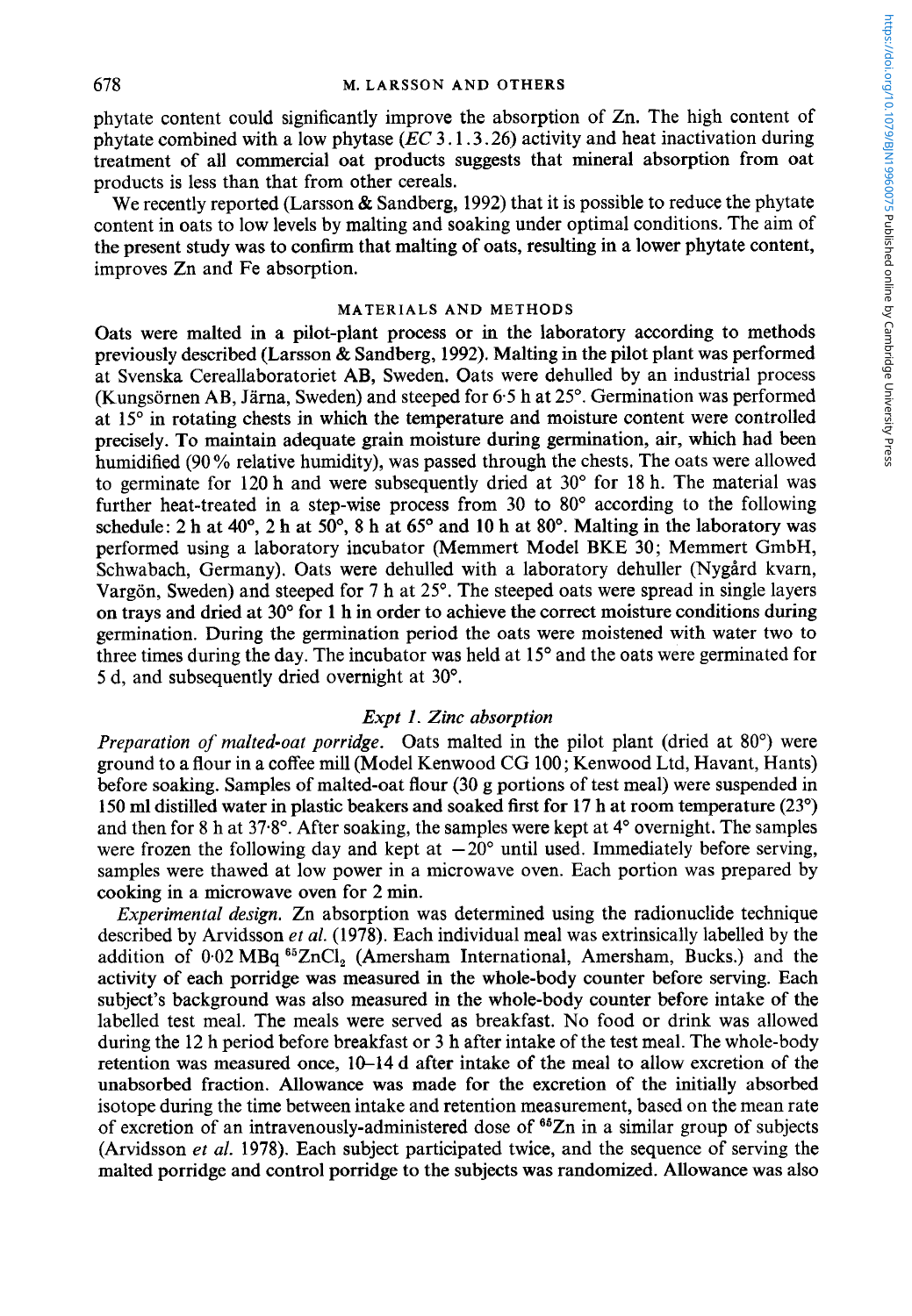#### **IMPROVED ZINC AND IRON ABSORPTION FROM OATS** 679

made on the second occasion for residual activity from the first meal. During the first 10 d, 1 1 **(SD 0.3)** % of the absorbed dose was excreted, and the mean excretion from day 10 to day 30 was **10%.** The **CV** due to counting statistics of a typical retention value from the administered dose was 1.5 %.

The meals consisted of porridge prepared from the suspension described previously: **30** g malted-oat flour (test meal) or **30** g untreated (control meal), dehulled and ground oats (from the same batch as the malted oats). The porridge was prepared by adding 1 g table salt and cooking in a microwave oven for 2 min. The isotope was added to the porridge after heating. The porridge was served without any addition of milk or jam.

*Subjects.* Seven females and three males between 21 and **30** years of age volunteered to take part in the study. All ten subjects participated twice. They were all apparently healthy, not pregnant and with no known gastrointestinal disorders, and had normal serum Zn levels of 9.3–12.2 (mean 11.0)  $\mu$ mol/l. The subjects were given written and oral information about the aim and procedure of the study and the project was approved by the Ethics Committee and the Isotope Committee at Sahlgren's Hospital.

#### *Expts 2 and 3. Iron absorption*

Fe absorption was measured in two experiments with malted-oat porridge prepared in different ways and at two levels of phytate.

*Preparation of malted-oat porridge.* In Expt 2, oats malted in the pilot plant (dried at 80°) were ground to a flour in a coffee mill before soaking. Samples of malted-oat flour **(30** g) were suspended in **300** ml distilled water in plastic beakers and soaked first for 16 h at room temperature and then for **7** h at 37.8".

After soaking, 175 ml of the supernatant fraction was removed from each sample to reduce the volume of the fluid and, thus, achieve an acceptable consistency of the porridge, and the remaining 125 ml was transferred to a plastic jar. The beaker was rinsed with 25 ml of the supernatant fraction and this volume was added back to the oat-flour slurry, resulting in a sample volume of 150 ml, which was kept in the refrigerator ( + **4")** overnight. On the following day each portion of test porridge was prepared by cooking the sample in a microwave oven for 2 min.

The control porridge portion was prepared by mixing 150 ml distilled water with **30** g untreated, dehulled and ground oats (from the same batch as the malted oats) and 2 g salt, and then cooking in a microwave oven for 2 min.

In Expt **3,** oats malted in the laboratory were dried at **30"** and ground to a flour. Samples of malted-oat flour  $(32 g)$  were suspended in 150 ml distilled water and soaked for 9 h at **38".** After soaking, the samples were kept in the refrigerator overnight. On the following day each portion of test porridge was prepared by cooking the sample with  $2g$  salt in a microwave oven for 2 min. The control porridge was prepared by mixing 150 ml distilled water with 36 g untreated, dehulled and ground cats and  $2$  g salt, and then cooking in a microwave oven for 2 min. Untreated oats have a higher moisture content than oats that have been malted and dried at **80"** and, therefore, different amounts of ground oats were used for the preparation of oat porridge.

*Experimental design.* Fe absorption was determined using the method described by Eakins & Brown (1966) with the exception that 5 mg radio-Fe is used instead of 10 mg in order to keep the administered dose of radioactivity at a lower level. The principle and basic requirements for the determination of non-haem-Fe absorption, including radioisotope measurements, calculation of absorption and sources of error in measurements of food Fe absorption, have been described previously (Hallberg, 1980).

The different portions of test porridge and control porridge (A and B) were served in breakfast meals on alternate mornings after overnight fasting, on four consecutive days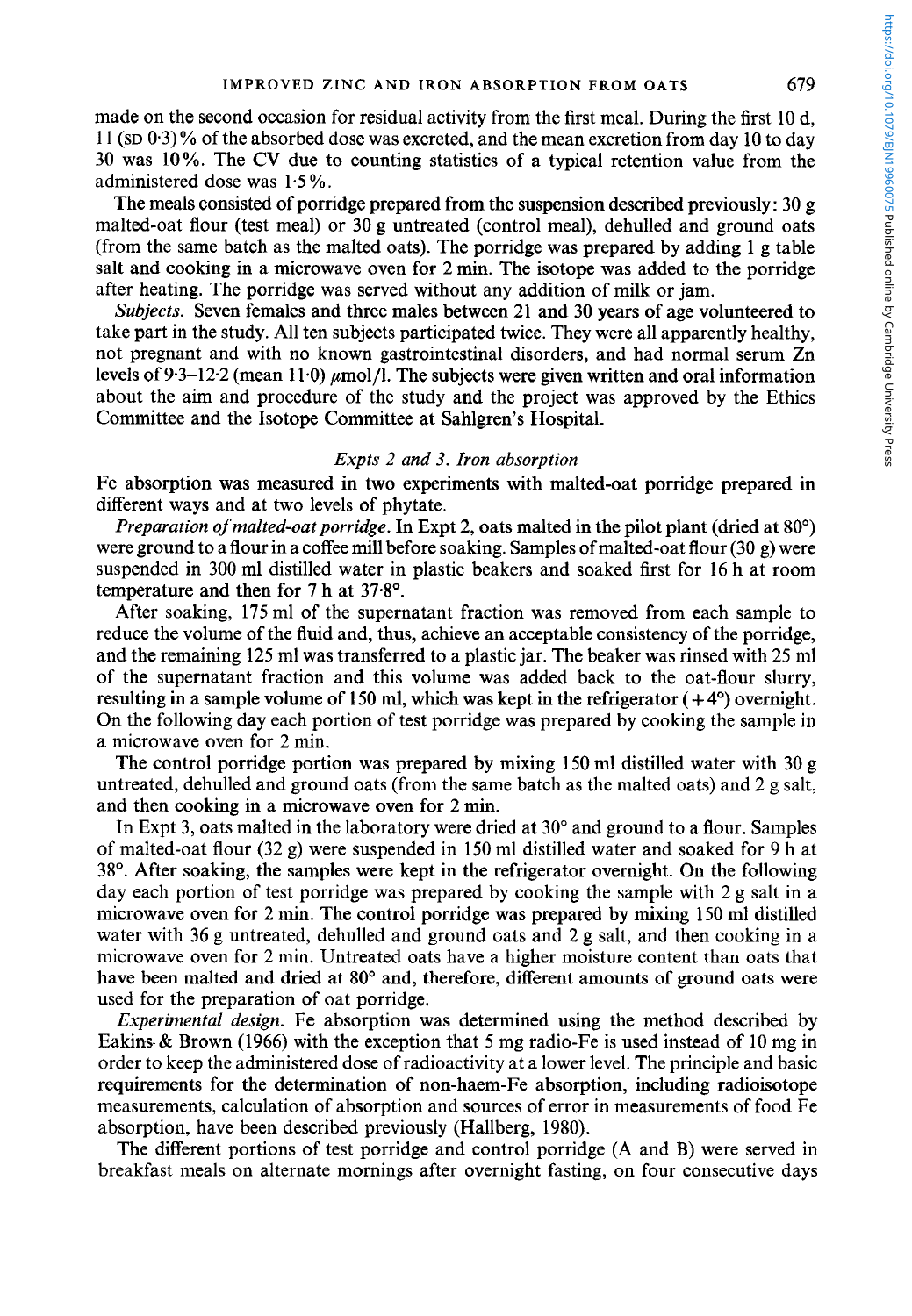in the order ABBA or BAAB. Each control or test meal consisted of one wheat roll labelled with two different radio-Fe isotopes,  $55Fe$  and  $59Fe$ . At 2 weeks after the final breakfast a blood sample was withdrawn to determine the content of  $55Fe$  and  $59Fe$ . The total retention of <sup>59</sup>Fe was measured by whole-body counting at the same time and the total retention of <sup>55</sup>Fe was calculated from <sup>55</sup>Fe:<sup>59</sup>Fe in erythrocytes. One oral reference dose of FeSO<sub>4</sub> was then given to the fasting subject as well as a second dose on the following morning. The absorption of the reference dose was then measured by whole-body counter 2 weeks later.

*Oral reference dose.* A solution of 10 ml 0.01 mol HCl/1 containing 3 mg Fe as FeSO<sub>4</sub> and 30 mg ascorbic acid labelled with  $55$  Fe was used as a reference in all subjects. The 10 ml vial containing the Fe solution was rinsed twice with water and this was also consumed. Each subject received two reference doses on two consecutive mornings after overnight fasts. No food or drink was allowed for 3 h after the reference dose. Each subject received a total of  $55.5$  kBq  $^{55}$ Fe.

*Bread making.* The rolls were baked from **40** g unfortified white wheat flour of *55* % extraction, table salt, yeast, sugar and water. The native Fe content of the flour was  $0.2$  mg/40 g flour. FeSO<sub>4</sub> was added in an amount corresponding to 1.9 mg Fe/40 g flour. The dough was fermented for 1 h at 23°. It was then kneaded, and weighed amounts were transferred to small A1 forms which were left standing for 10 min of further fermentation. The rolls were then baked at  $250^{\circ}$  for 15 min. During the mixing of the dough the rolls were labelled with two different radio-Fe isotopes (<sup>55</sup>Fe and <sup>59</sup>Fe); each roll was labelled with 0.02 MBq  $(0.5 \mu Ci)$  <sup>55</sup>Fe or 0.03 MBq  $(0.75 \mu Ci)$  <sup>59</sup>Fe. The radio-Fe was added as highspecific-activity FeC1, in **0-01** M-HCl. Several studies have shown that it is possible to label uniformly almost all non-haem-Fe compounds in a meal by using this method (Cook *et al.*  **1972;** Hallberg & Bjorn-Rasmussen, 1972).

*Subjects.* Eighteen subjects, six men and twelve women, participated in the experiments. All subjects were healthy volunteers, aged 19–47 years, and each group of nine subjects included three men and six women. Some of the subjects in each group were regular blood donors, which provided a reasonable range of inter-subject variation in Fe absorption. All subjects had normal haemoglobin levels of 130-157 (mean 141)  $g/l$ . The volunteers were given oral and written information about the aims and procedures of the study. The project was approved by the Ethics Committee and the Isotope Committee at Sahlgren's Hospital.

*Meal composition.* Each control or test meal consisted of one wheat roll prepared as described previously. The rolls were divided into two halves and served with margarine (6 g per half) and orange marmalade *(5* **g** per half). Coffee (150 ml) was served with the meal. The test and control porridges were made according to the preparation of porridge (Expts 1 and 2) described previously. They were boiled with **2** g table salt and served without milk. Orange juice (150 ml) was served with all meals and was prepared from a frozen concentrate, reconstituted with water. The ascorbic acid content of the meal was 70 mg and the total Fe content was between 3-4 and 3.6 mg.

*Iron absorption measurements*. The relative absorption of <sup>55</sup>Fe and <sup>59</sup>Fe was calculated from analyses of blood samples. The absolute absorption of the two tracers was calculated from a whole-body count of 59Fe and the relative absorption of the two tracers. The analyses of 55Fe and 59Fe in blood was made by means of the method described by Eakins & Brown (1966). All procedures and calculations have been described previously (Bjorn-Rasmussen *et al.* 1974; Hallberg, 1980).

*Expressing results of iron absorption measurements.* By measuring absorption of <sup>55</sup>Fe in each subject both from the meals and from the reference dose, the results can be expressed as a regression line between the two absorption measurements. **A** difference in Fe absorption between two meals can then be assessed by comparing the slopes of the regression lines relating meal Fe absorption to absorption of the reference dose. Earlier studies indicated that such regression lines are linear and that it is reasonable to assume that the regression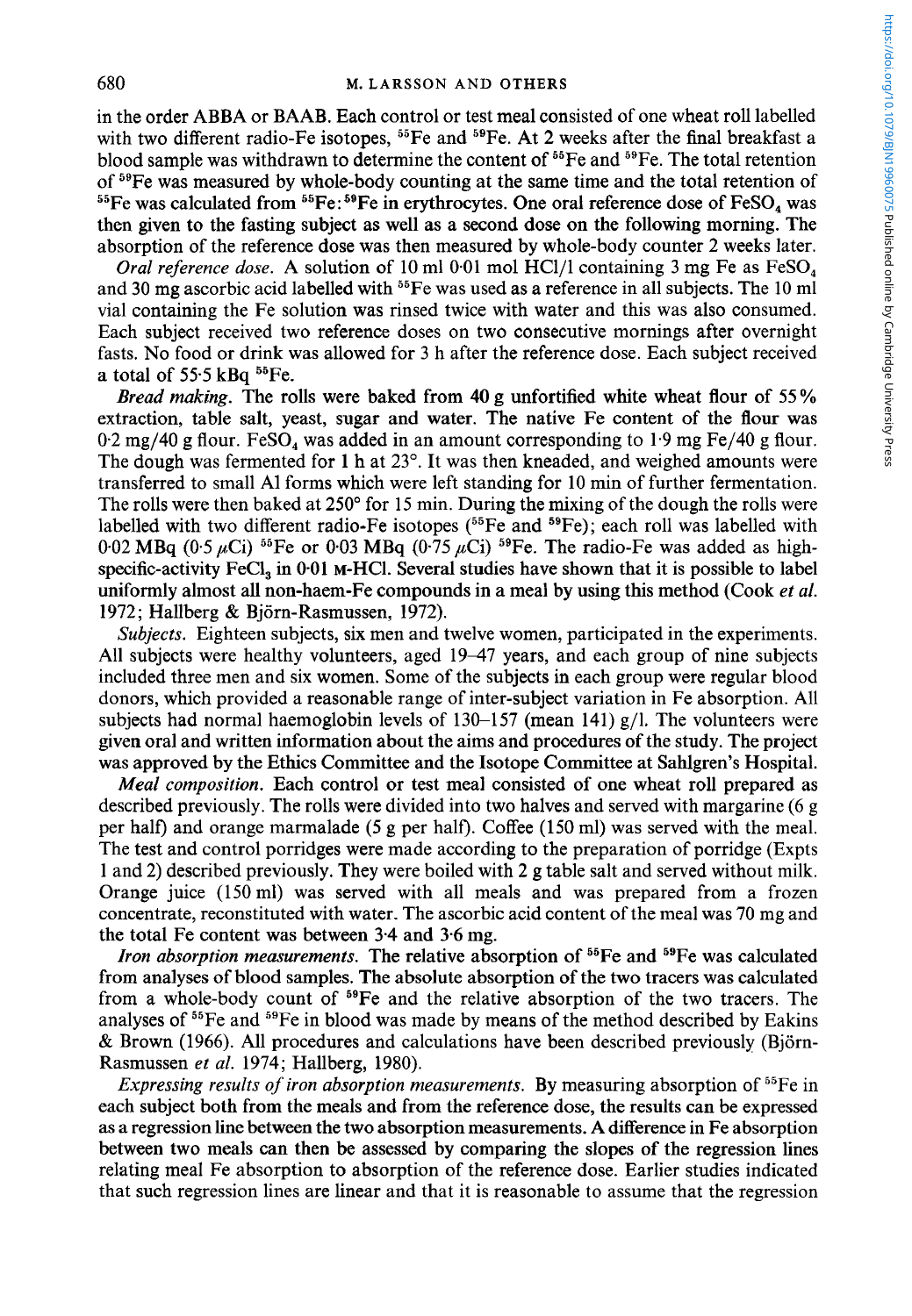line passes through the origin (Magnusson *et al.* 1981). This implies that the ratio of mean absorption from a meal to that from the reference dose is a measure of relative bioavailability of non-haem-Fe in the meal. To describe Fe absorption from a given meal, an expression is needed that is more concrete and absolute than the absorption ratio between the meal and reference dose. It is more meaningful to state the amount of Fe absorbed from meals at a specific absorption of the reference dose. In Fe balance considerations it is important to know the Fe absorption from various meals in subjects who are borderline deficient, that is subjects with absent Fe stores who have yet not developed anaemia. The absorption of the reference dose in such subjects has been assessed to be about 40%. Mean, median values and standard deviations of absorption values corresponding to a reference dose absorption of 40 % can thus be calculated from groups of subjects.

#### *Analytical methods*

Duplicate samples  $(2.0 \text{ g})$  of freeze-dried porridge were analysed for their contents of Fe and Zn. All glassware was washed in 2.5 M-HCl and rinsed in deionized water before use. Fe and Zn were determined by atomic absorption spectrophotometry (Perkin Elmer Model 360; Perkin Elmer Co., Norwalk, CT, USA) after dry-ashing at 450". After cooling, three drops  $HNO<sub>3</sub>$  (430 ml/l) were added, the ashing was continued, a further three drops  $HNO<sub>3</sub>$ were added and the ashing then continued until a white or yellow residue remained. The ash was dissolved in 5 ml 5 M-HCl and allowed to stand under cover overnight. The solutions were transferred with demineralized water to **25 ml** volumetric flasks, made up to volume and left for at least 4 h before analysis. Reference standards for Zn and Fe were prepared from Titrisol (Merck, Darmstadt, Germany). Reference standard materials for Zn and Fe with concentrations representative of those found in the test meals were run simultaneously and were seen to fall within the certified range (Orchard Leaves SRM 1571 and Bovine Liver SRM 1577 (a), National Bureau of Standards, USA). The CV for control materials of Zn and Fe were **3.1** and 4.4% respectively.

Analysis of phytate and its degradation products was carried out on untreated oats, control porridge and test porridge. Duplicate samples of freeze-dried material  $(0.5 g)$  were extracted with **20** ml 0.5 M-HCl for 3 h. The inositol phosphates were separated from the crude extract by ion-exchange chromatography and determined by ion-pair  $C_{18}$  reversephase HPLC using formic acid-methanol (Merck) and tetrabutyl-ammonium hydroxide (Fluka Chemie AG, Buchs, Switzerland) in the mobile phase. The mobile phase was prepared by mixing 560 ml methanol with 540 ml 0.05 M-formic acid in water. Tetrabutylammonium hydroxide (15 ml) was added. The amounts of inositol phosphates (tri(IP-3)-, tetra(IP-4)-, penta(IP-5)- and hexa(IP-6)-) were determined by HPLC, according to Sandberg & Adherinne (1986) and Sandberg *et al.* (1989). The analysis was performed using a HPLC pump (Waters model 510; Waters Associates, Milford, MA, **USA)** equipped with a C<sub>18</sub> Chromasil (pore size 5  $\mu$ m) column (150 mm, 2 mm i.d.). The inositol phosphates were detected by refractive index (ERC-75 10 RI-detector; Erma Optical Works Ltd, Tokyo, Japan). Retention times and peak areas were measured using a Hewlett Packard analytical data system (HP 3350; Hewlett Packard, Palo Alto, CA, USA). Injections were made with a Poole 20  $\mu$ l loop. The precision of the HPLC method was tested by repeating the extraction and analysis of the same batch of wheat bran in twelve replicate samples. The mean of wheat-bran samples was  $46.9$  (sp  $1.5$ )  $\mu$ mol/g (dry basis). The same procedure was applied to four samples of rye (wholemeal flour) and four samples of phytase-deactivated oats (wholemeal flour). Mean values were 10.3 **(SD 0.2)** and 9.9 (sp 0.35)  $\mu$ mol inositol hexaphosphates/g (dry basis) respectively. The precision of the HPLC method was estimated from these results to be about  $\pm 3\%$  (CV).

The phytate content of the porridge in the present study was expressed as  $\mu$ mol inositol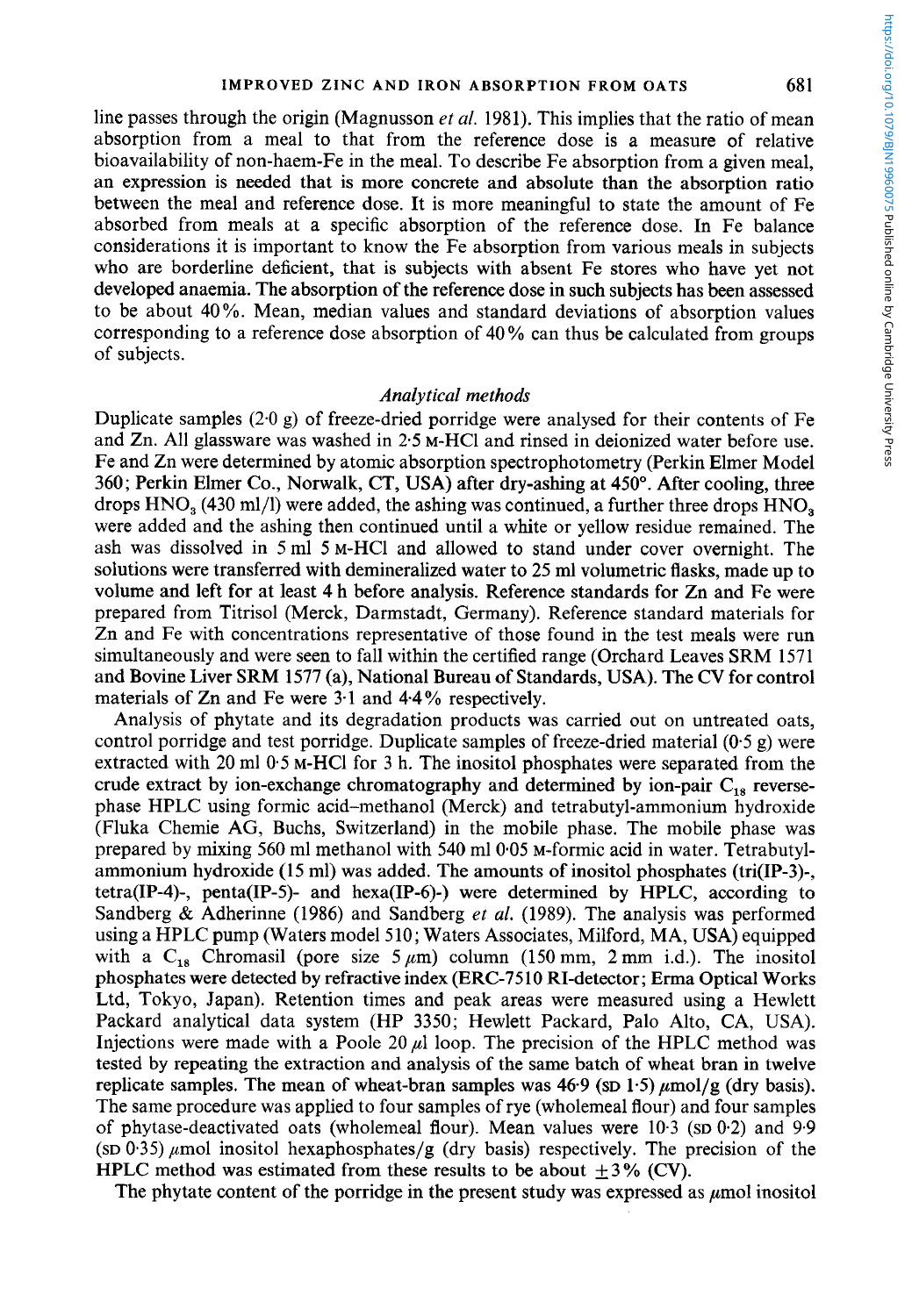| Meal        | n  | Zn content |                         | Zn absorption $(\%)$ |      | Absorption ratio<br>test:control |                | Inositol<br>hexaphosphate         |
|-------------|----|------------|-------------------------|----------------------|------|----------------------------------|----------------|-----------------------------------|
|             |    |            | $mg/kg \mu mol/portion$ | Mean                 | SD   | Mean                             | SD <sub></sub> | $(\mu \text{mol}/\text{portion})$ |
| Control     | 10 | 356        | $14-5$                  | 11.8 <sup>a</sup>    | 2.96 | 1.63                             |                | 432                               |
| <b>Test</b> | 10 | 30.8       | $13-6$                  | $18.3^{b}$           | 8.12 |                                  | 0.75           | 107                               |

Table 1. *Expt* 1. *Zinc absorption from oat porridge by healthy human subjects*  **(Mean values and standard deviations)** 

<sup>a, b</sup> Mean values with unlike superscript letters were significantly different  $(P < 0.05)$ .

\* **For details of subjects and experimental procedures, see pp. 678-681.** 

hexaphosphate. For comparison of our results with previous studies, where phytate content was expressed as mg, we converted the inositol phosphate contents expressed as mg to  $\mu$ mol. The following molecular weights (P) were used for this conversion: IP-3 93 g/mol, IP-4 124 g/mol, IP-5 155 g/mol and IP-6 186 g/mol. In two of the studies used for comparison (Hallberg *et al.* 1989; Rossander *et al.* 1990) this was not possible since the separate inositol fractions were not analysed in these studies. The conversion of these values from mg to  $\mu$ mol was made by multiplying mg by the molecular weight of IP-6, these values therefore, should be regarded as estimates of the phytate content given in  $\mu$ mol.

# *Phytate hydrolysis*

Phytate hydrolysis in untreated oat flour after cooking in the microwave oven for 2 min was determined by analysis of phytate content before and after soaking at 37.8' for 17 h and was compared with phytate hydrolysis in untreated oat flour, soaked without cooking. After soaking, the samples were freeze-dried before analysis of phytate (IP-6).

#### *Statistical analysis*

The significance of the differences between the absorption of the isotopes in each study was calculated by use of Student's *t* test for paired observations.

#### **RESULTS**

#### *Zinc absorption*

*Zinc absorption measurements.* The Zn and phytate contents of the different porridge meals and the absorption of Zn are given in Table 1. The Zn absorption from the control porridge prepared from untreated oats, with a phytate (inositol hexaphosphate) content of 432  $\mu$ mol, was 11.8%. The serving of the malted-oat porridge with a phytate content of 107  $\mu$ mol enhanced Zn absorption significantly ( $P < 0.05$ ), to 18.3%.

#### *Iron absorption*

*Iron absorption measurements.* The Fe absorption from different breakfast meals is shown in Table 2. In Expt 2 the phytate content in the test porridge was  $107 \mu \text{mol}$  and in the control porridge  $437 \mu$ mol. The mean individual absorption ratio (test porridge meal: control porridge meal) was  $1.47$  ( $P < 0.05$ ). In Expt 3 a tendency towards a higher absorption from the malted-porridge meal than from the control-porridge meal was observed which did not, however, reach statistical significance. The mean of the ratios calculated from the different individual Fe absorptions in this experiment was 1.25.

*Phytate analysis.* The inositol phosphate contents of the meals served in the Zn and Fe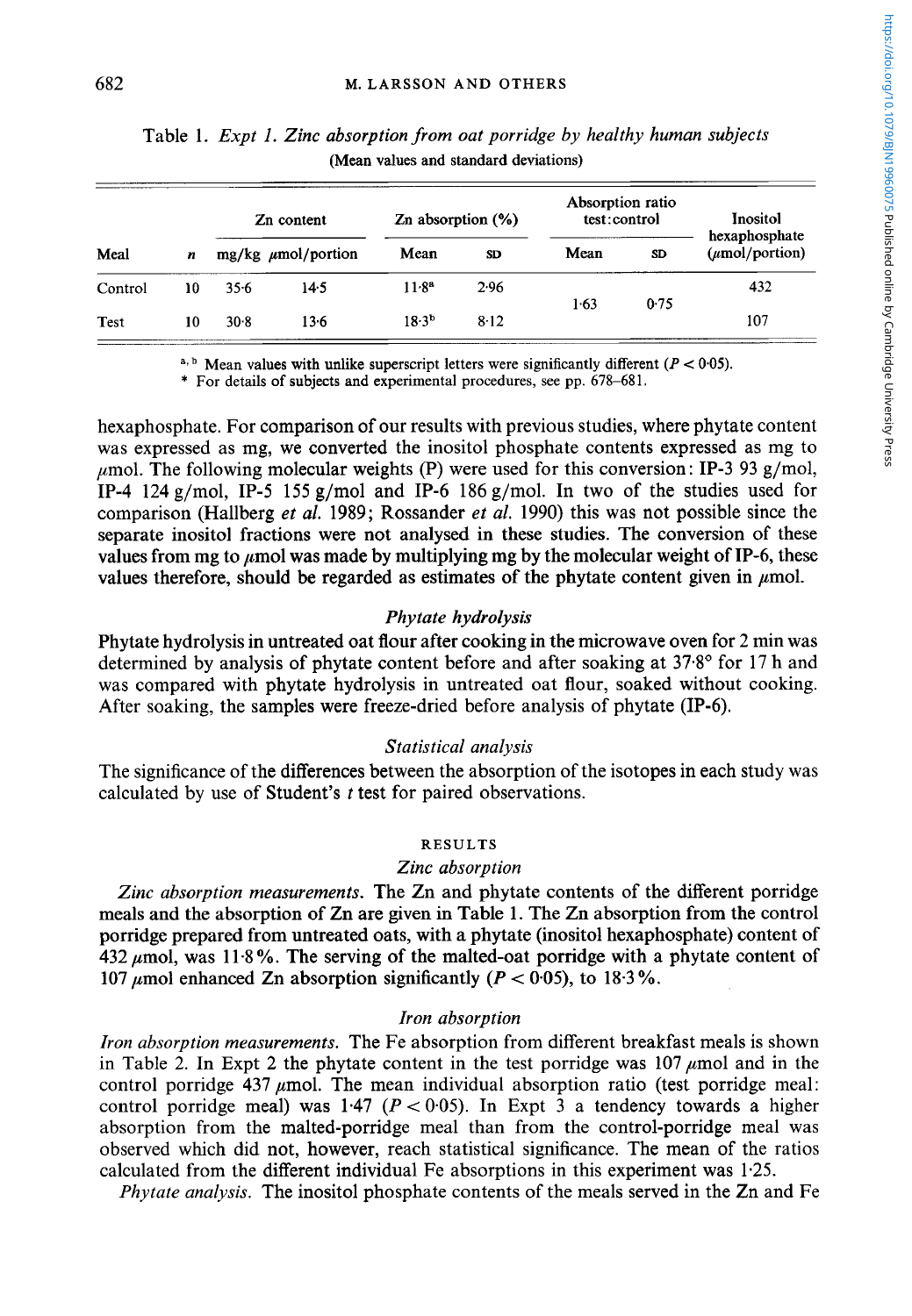|                   |      |                                           |               |               | (Mean values and standard deviations)                                   |      |                                                                                                                                                                                                    |            |                    |                                 |
|-------------------|------|-------------------------------------------|---------------|---------------|-------------------------------------------------------------------------|------|----------------------------------------------------------------------------------------------------------------------------------------------------------------------------------------------------|------------|--------------------|---------------------------------|
|                   |      | $\mathbf{e}^{(3)}$<br>Absorption<br>from: | A 40%         |               | Mean of ind. abs.<br>test/control meal                                  |      | Non-haem-<br>Fe content                                                                                                                                                                            |            | Non-haem-Fe        | Inositol                        |
|                   | Meal | Reference dose                            | Mean          | g             | Mean                                                                    | g    | umol/meal                                                                                                                                                                                          | mg/meal    | (mg/kg)<br>content | hexaphosphate<br>(umol/portion) |
|                   |      | 29.7                                      | $\frac{4}{4}$ | 32            |                                                                         |      | 62.7                                                                                                                                                                                               | 3.5        | 45.6               | 436                             |
| Test              |      | 29.7                                      | \$            | 3.2           | 147                                                                     | 0.39 | 60-9                                                                                                                                                                                               | $\ddot{3}$ | 450                | 107                             |
| Expt 3<br>Control |      | 29.3                                      | $4.8^{a}$     | 32            |                                                                         |      | 64.5                                                                                                                                                                                               | $\ddot{r}$ | 38.8               | 599                             |
| Test              |      | 29.3                                      | $6.4^{\circ}$ | $\mathcal{C}$ | 1.25                                                                    | 0.35 | 62.7                                                                                                                                                                                               | 3.5        | 42.4               | 198                             |
|                   |      |                                           |               |               | * For details of subjects and experimental procedures, see pp. 678-681. |      | <sup>a, b</sup> Mean values with different superscript letters were significantly different ( $P < 0.05$ ).<br>A 40% Individual absorption (ind. abs.) corrected to 40% reference dose absorption. |            |                    |                                 |

**Table** 2. *Expts 2 and 3. Iron absorption for healthy human subjects given breakfast meals containing oat porridge and radio-Fe-labelled wheat rolls and the iron and phytate contents of the meals\** 

Table 2. Expts 2 and 3. Iron absorption for healthy human subjects given breakfast meals containing oat porridge and radio-Fe-labelled wheat<br>rolls and the iron and phytate contents of the interest meals\*

# *z* **INC AND IRON ABSORPTION FROM OA?**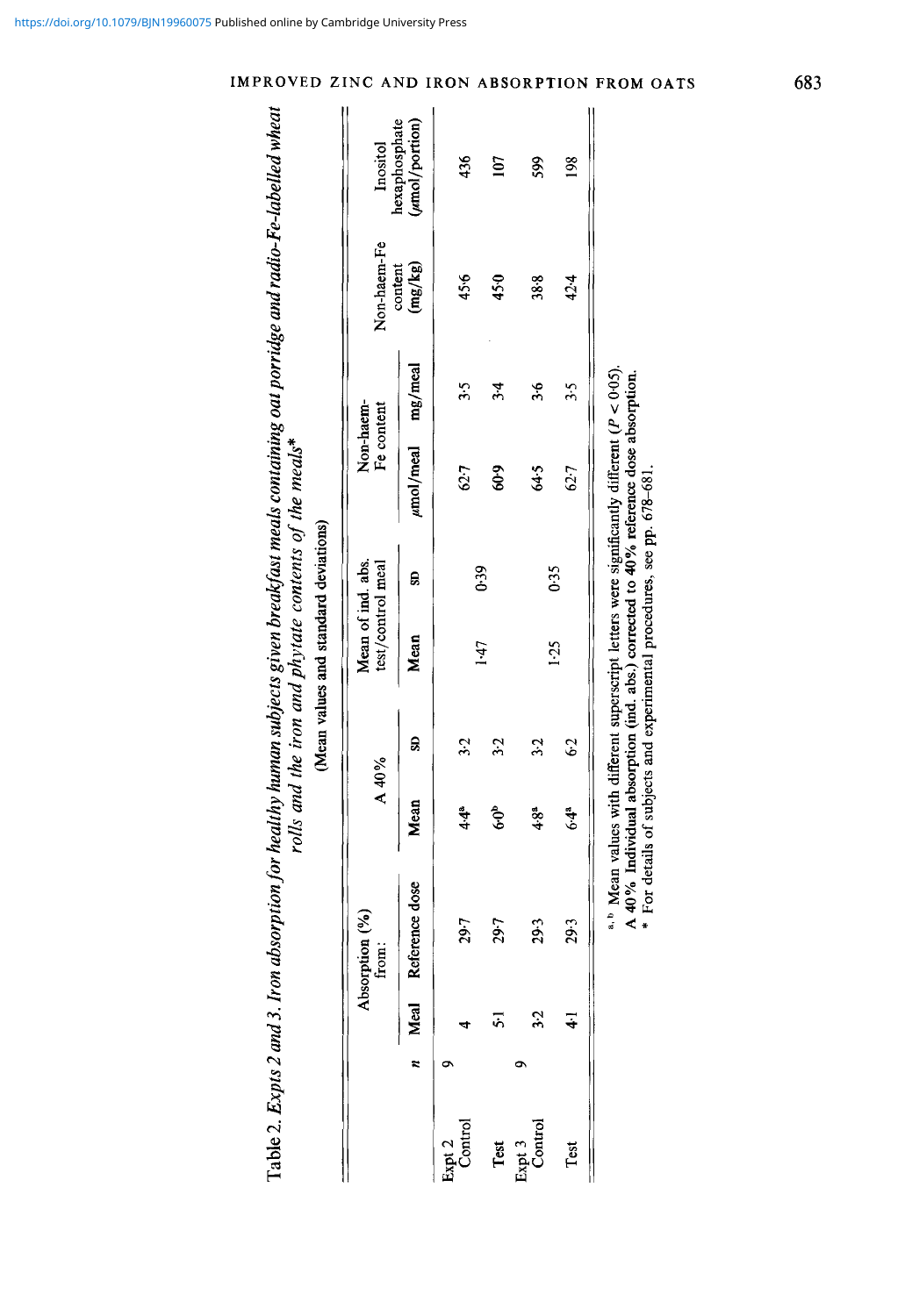# Table **3.** *Content of inositol phosphates (ymollg) in breakfast meals containing different oat porridge preparations\**

| Samples                       | $IP-3$<br>Mean             | $IP-4$<br>Mean  | $IP-5$<br>Mean  | $IP-6$<br>Mean     | Sum of<br>$IP-3-IP-6$<br>$(\mu$ mol<br>/portion) |
|-------------------------------|----------------------------|-----------------|-----------------|--------------------|--------------------------------------------------|
| Expt 1<br>Control<br>porridge |                            |                 | 0.6(0.62, 0.57) | 16.2(16.44, 15.96) | 448                                              |
| Test<br>porridge              | 1.0(0.97, 1.02)            | 1.6(1.72, 1.47) | 1.4(1.48, 1.32) | 3.7(4.47, 2.93)    | 222                                              |
| Expt 2<br>Control<br>porridge |                            |                 | 0.6(0.55, 0.64) | 14.5(14.88, 14.12) | 452                                              |
| Test<br>porridge              | $1-1$ (1 $-02$ , 1 $-18$ ) | 1.7(1.64, 1.76) | 1.5(1.50, 1.50) | 3.7(3.85, 3.55)    | 231                                              |
| Expt 3<br>Control<br>porridge |                            |                 | 0.6(0.55, 0.64) | 16.6(16.22, 15.98) | 621                                              |
| Test<br>porridge              | 2.6(2.56, 2.73)            | 2.8(2.82, 2.78) | 2.3(2.31, 2.29) | 60(606, 594)       | 452                                              |

**(Mean values with two values from duplicate determinations shown in parentheses)** 

**IP-3, IP-4, IP-5, IP-6, inositol tri-, tetra-, penta- and hexaphosphates respectively.** 

\* **For details of experimental procedures, see p. 681.** 

absorption experiments are shown in Table **3.** In the Zn absorption experiment (Expt 1) the sum of IP-3, IP-4, **IP-5** and IP-6 in the control and the test porridge was found to be similar to the values from determinations of the porridge served in Expt 2 (Fe absorption). In Expt 3 (Table 2) the phytate content was higher; the control porridge contained 599  $\mu$ mol per portion and the test porridge  $198 \mu$ mol per portion.

*Phytate hydrolysis in oat samples after cooking in the microwave oven.* The **IP-6** content of untreated, dehulled and ground oats was reduced by  $65\%$  from  $16.2$  to  $5.8 \mu \text{mol/g}$ **(3.0-1.1** mg) during soaking at **37.8"** for **17** h. When the soaking was repeated with ground oats, cooked in the microwave oven for 2 min, only a small reduction was observed (8%), and there was less formation of hydrolysis products of phytate.

#### **DISCUSSION**

In the present study, malting and soaking of oats reduced the phytate **(IP-6)** content by **77%** and doubled the amount of Zn absorbed, as compared with oat porridge prepared from untreated oats. The average individual increase in Fe absorption was **47** % from oat porridge with 107  $\mu$ mol phytate (Expt 2).

The absorption of Zn and Fe in the present study was estimated from measurements of the whole-body retention from radio-labelled meals. Zn absorption was measured by adding radio-Zn to porridge, and Fe absorption was measured by giving porridge with a bread roll containing the radio-Fe. The reason for this was to achieve a similar experimental design to that used in previous studies (Sandström et al. 1987; Rossander et al. 1990; Brune *et al.* **1992),** and thereby facilitate comparison of the observations **in** our study with previous results. Extrinsic labelling of meals or diets with radioactive isotopes, followed by measurement of whole-body retention or enrichment in, for example, blood, has been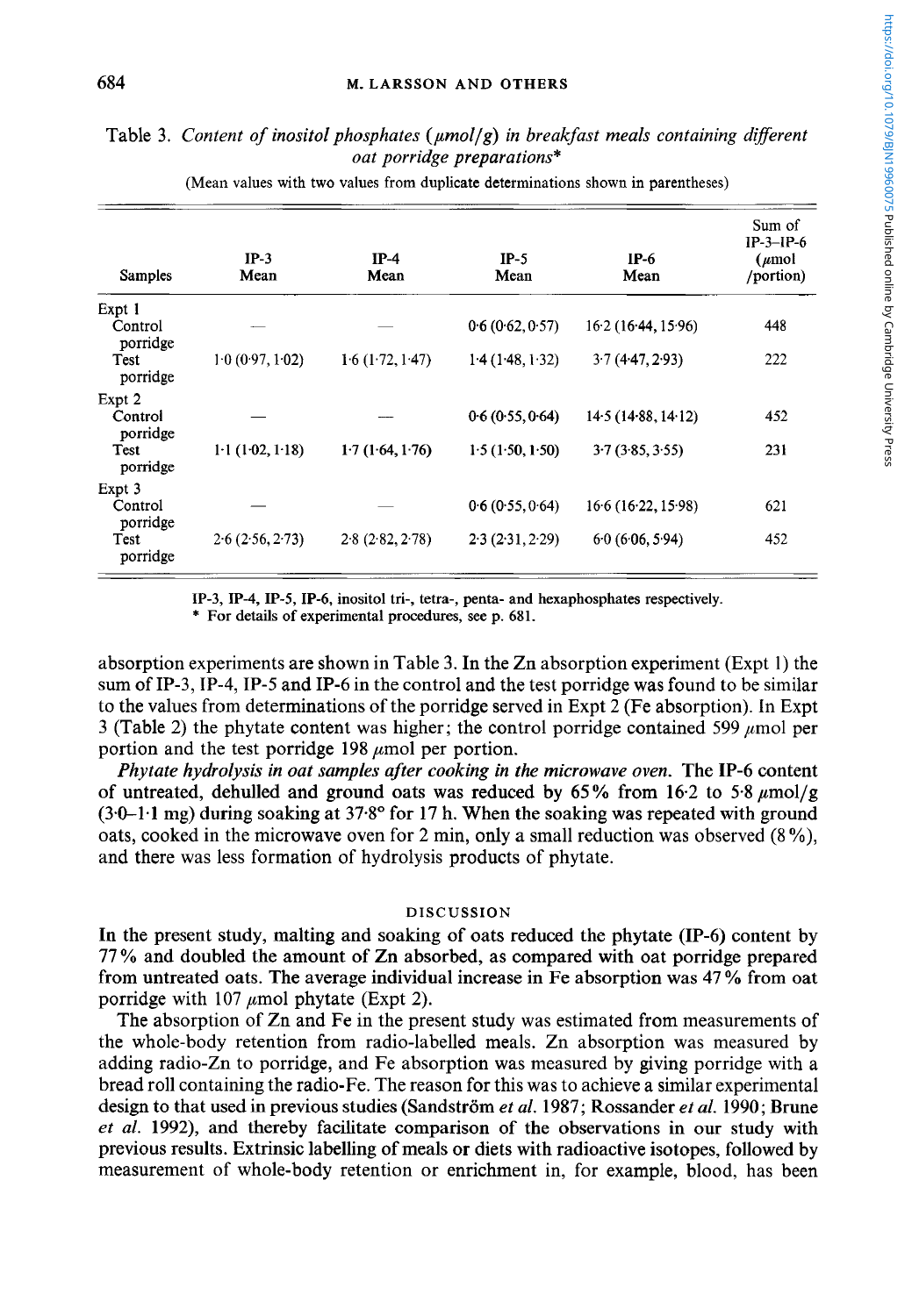shown to give a valid and precise determination of the absorption of Zn and Fe for a range of foods (Hallberg & Bjorn-Rasmussen, 1972; Arvidsson *et al.* 1978). These previous studies found that, with few exceptions, a complete and rapid isotopic exchange occurs in a majority of foods items. Thus, the absorption of radio tracers can be expected to be the same from the porridge and the bread roll.

Several studies of cereal-based meals have confirmed the negative effect of phytate on Zn absorption in human subjects (Turnlund *et al.* 1984; Sandström *et al.* 1987; Kivistö *et al.* 1989).

When data obtained in these studies are evaluated together, low absorption values, less than 15%, are consistently observed when the phytate content of the test meal is above  $400 \mu$ mol.

Nävert *et al.* (1985) studied Zn absorption from bread meals containing wheat bran fermented for varying lengths of time. The absorption of Zn increased from 9.6% to 19.8% when the phytate content (sum of IP-3 to IP-6) was reduced from 520  $\mu$ mol (97 mg phytate-P) to 230  $\mu$ mol (26 mg phytate-P) by 16 h of fermentation, thus suggesting that the Zn absorption was improved by the fermentation process. These values are almost identical to our observations. The breads in the study by Navert *et al.* (1985) were not analysed by HPLC but by the earlier precipitation techniques that do not separate the different inositol phosphates. Since the values obtained with the Fe precipitation methods may result in overestimation of phytate, Sandström & Sandberg (1992), in a recent study, re-analysed the freeze-dried samples studied by Nävert *et al.* (1985), using the HPLC method described previously, and these data have been used for comparison with the results from our study. In another study, Sandström *et al.* (1987) measured Zn absorption from cereals prepared in the form of bread or porridge and served with 200 **ml** milk. The absorption of Zn was negatively correlated with the phytate content of the meal with the highest absorption, 26.8%, from a rye bread containing 126  $\mu$ mol, calculated as the sum of IP-3 to IP-6 (21 mg) phytate-P) and the lowest,  $8.4\%$ , from an oatmeal porridge containing  $426 \mu$ mol (75 mg) phytate-P), and these values are similar to the values from the studies discussed previously. However, direct comparison is not possible, as the studies of Sandström et *al.* (1987) contained different amounts of Zn and were served with milk, which may have influenced the results.

Both human (Sandström & Sandberg, 1992) and animal studies (Lönnerdal *et al.* 1989) have indicated that inositol phosphates containing less than five phosphate groups may induce lower inhibition of mineral absorption than IP-5 and IP-6. Studies with sucking rats suggest that pure fractions of inositol phosphates containing less than five phosphate groups produced via non-enzymic hydrolysis have no effect on Zn absorption (Lönnerdal *et al.* 1989). In a recent study (Sandström & Sandberg, 1992) the inhibitory effects of isolated inositol phosphates on Zn absorption in human subjects was investigated. Zn absorption was impaired when pure fractions of IP-5 and IP-6 produced by non-enzymic hydrolysis were added to a white bread, while the addition of 400  $\mu$ mol IP-4 had no effect. In the present study, malting and soaking resulted in phytate hydrolysis and, as shown in Table 3, IP-3 and IP-4 constituted a considerable fraction of the total inosital phosphates in malted-oat porridge. In the Zn experiment, 13% of the inositol phosphates comprised IP-3, 21 *YO* IP-4, 18 *YO* IP-5, and 48 % IP-6.

However, when phytate is hydrolysed, different isomers of inositol phosphates can be produced depending on whether the hydrolysis is non-enzymic or enzymic, and whether cereal or microbial phytases are used. **As** it is possible that the configuration of the phosphate groups may affect the complexing capacity of the molecule, direct comparisons between the present and previous studies such as Lonnerdal *et al.* (1989) and Sandstrom & Sandberg (1992) are difficult.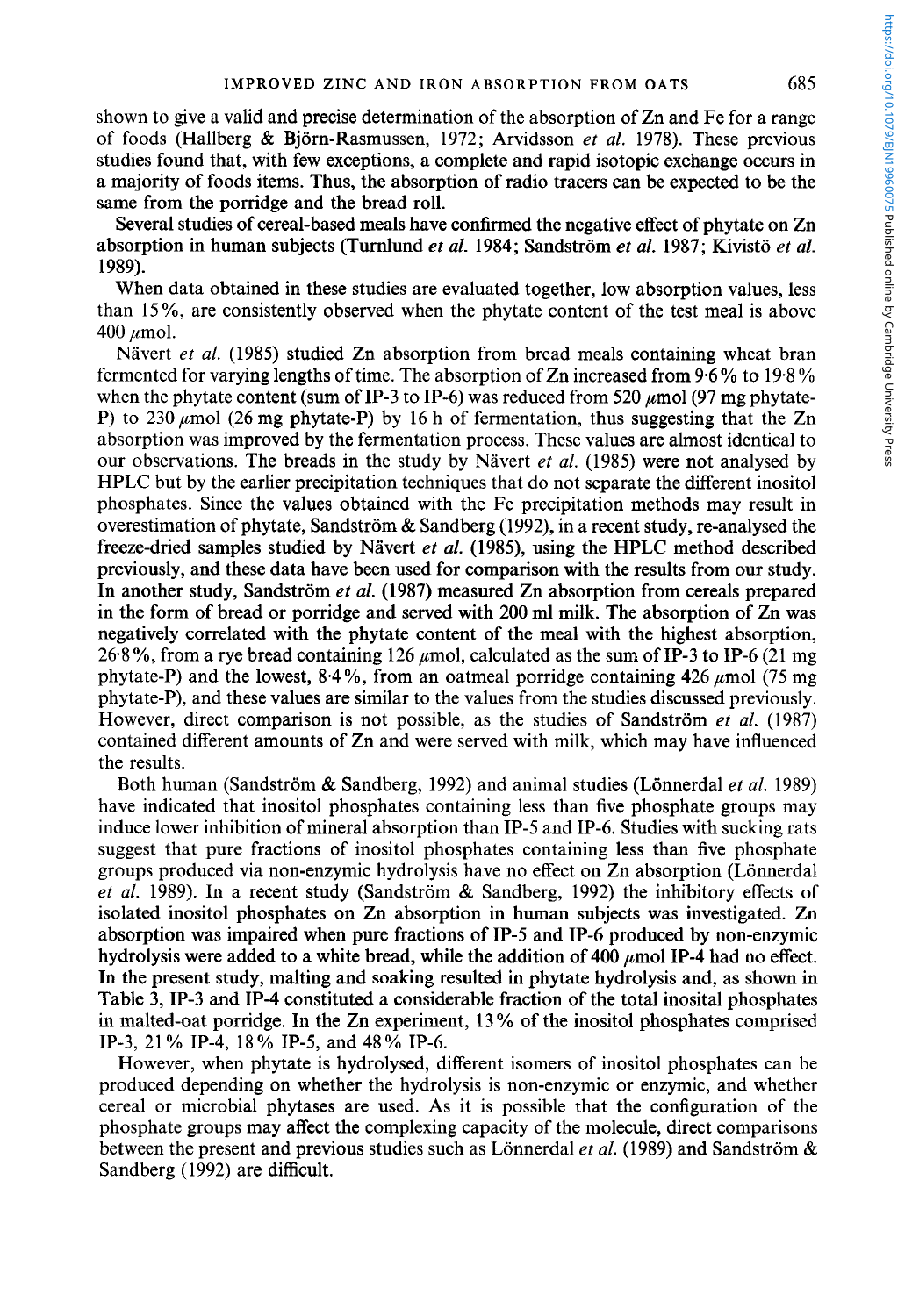In the present study the Fe absorption from the bread rolls served with the porridge made from malted-oat flour was higher than the absorption from that served with the control porridge prepared from untreated oat flour. The serving of malted-oat porridge in the breakfast enhanced fractional Fe absorption by about 36 *YO,* but the percentage absorption was still relatively low, i.e.  $6\%$  v.  $4.4\%$ , or, if calculated in absolute amounts, 3.6  $\mu$ mol (0.20 mg) v. 2.7  $\mu$ mol (0.15 mg) absorbed Fe. A further improvement in Fe absorption may be possible by increasing the length of hydrolysis. Oat flour was soaked for only 7 h at 37.8°, resulting in a phytate reduction of about 77%. Longer periods of soaking introduce a sourish taste in the malted-oat porridge. By further modification of the preparation of malted-oat porridge it might be possible to achieve lower phytate levels and, thus, increased Fe absorption (while maintaining an acceptable taste). The inhibitory effect of phytate has been found to be counteracted by ascorbic acid, and the relative effect of ascorbic acid was more marked the more the Fe absorption was inhibited by phytate (Hallberg *et al.* 1989). Thus, a feasible way to improve further the Fe absorption from the malted-oat porridge is to increase the ascorbic acid content of the meal.

The effect of phytate on non-haem-Fe absorption has been extensively investigated. Hallberg *et al.* (1989) concluded that the inhibition of non-haem-Fe absorption by phytates in human subjects is dose-dependent and that even a small amount of phytate causes marked inhibition. The greatest decrease in Fe absorption was found at the lowest levels, from 2 to 10 mg (10–53  $\mu$ mol) phytate-P. After the addition of 10–250 mg (53–1344  $\mu$ mol) phytate-P the rate of decrease in Fe absorption was lower but highly significant. *In vitro*  studies of soaking, germination and the addition of phytase have shown that the phytate content of cereals should be reduced to very low levels to prevent a negative effect on Fe availability (Sandberg & Svanberg, 1991; Svanberg *et al.* 1993). These results are also in agreement with recent human absorption studies (Brune *et al.* 1992).

Brune *et al.* (1992) measured Fe absorption from rye or wheat bread fermented in different ways, and having different phytate contents. The Fe absorption ratio from a bread with a phytate-P (sum of IP-3-IP-6) content of 203.5 mg (1159  $\mu$ mol) was 3.2%, while serving a bread containing only 30.7 mg (266  $\mu$ mol) phytate-P (sum of IP-3-IP-6) enhanced the absorption ratio to 9.2%. These values are in agreement with our observations.

Rossander *et al.* (1990) examined the effect of oat products on non-haem-Fe absorption in human subjects. Fe absorption was compared in continental-type breakfast meals consisting of wheat rolls, orange juice and coffee, and served with or without oat porridge. Except for the addition of milk to the meal, the composition was similar to that of the present study. In the study of Rossander *et al.* (1990) the phytate-P content of the breakfast containing porridge was 113 mg (608  $\mu$ mol). The serving of oat porridge reduced the fractional Fe absorption by about  $60\%$ , from 12.4% to 5.2%, in comparison with reference meals served without oat porridge. In our experiment the Fe absorption from oat porridge with a phytate-P (sum of IP-3-IP-6) content of 452  $\mu$ mol (83.6 mg) was 4.4% and the serving of malted-oat porridge containing  $222 \mu$  mol  $(35.5 \text{ mg})$  phytate-P (sum of IP-3–IP-6) enhanced the Fe absorption ratio to  $6\%$ . It is difficult however, to compare the results of Rossander *et al.* (1990) directly with those of the present study, since in our study the phytate content of the porridge was analysed using a method that separates the different inositol phosphates, whereas in the study of Rossander *et al.* (1990) the amounts of phytate, as determined by the Association of Official Analytical Chemists' method (Harland & Oberleas, 1986), also includes partially dephosphorylated isomers of IP-6, and the contribution of these separate fractions to the total phytate-P content cannot be calculated.

The release of inorganic P during soaking under optimal conditions for phytase activity has been used by several investigators in the assay of phytase activity (Bartnik & Szafranska, 1987; Mayer & Poljakoff-Mayber, 1989). In a previous study in our laboratory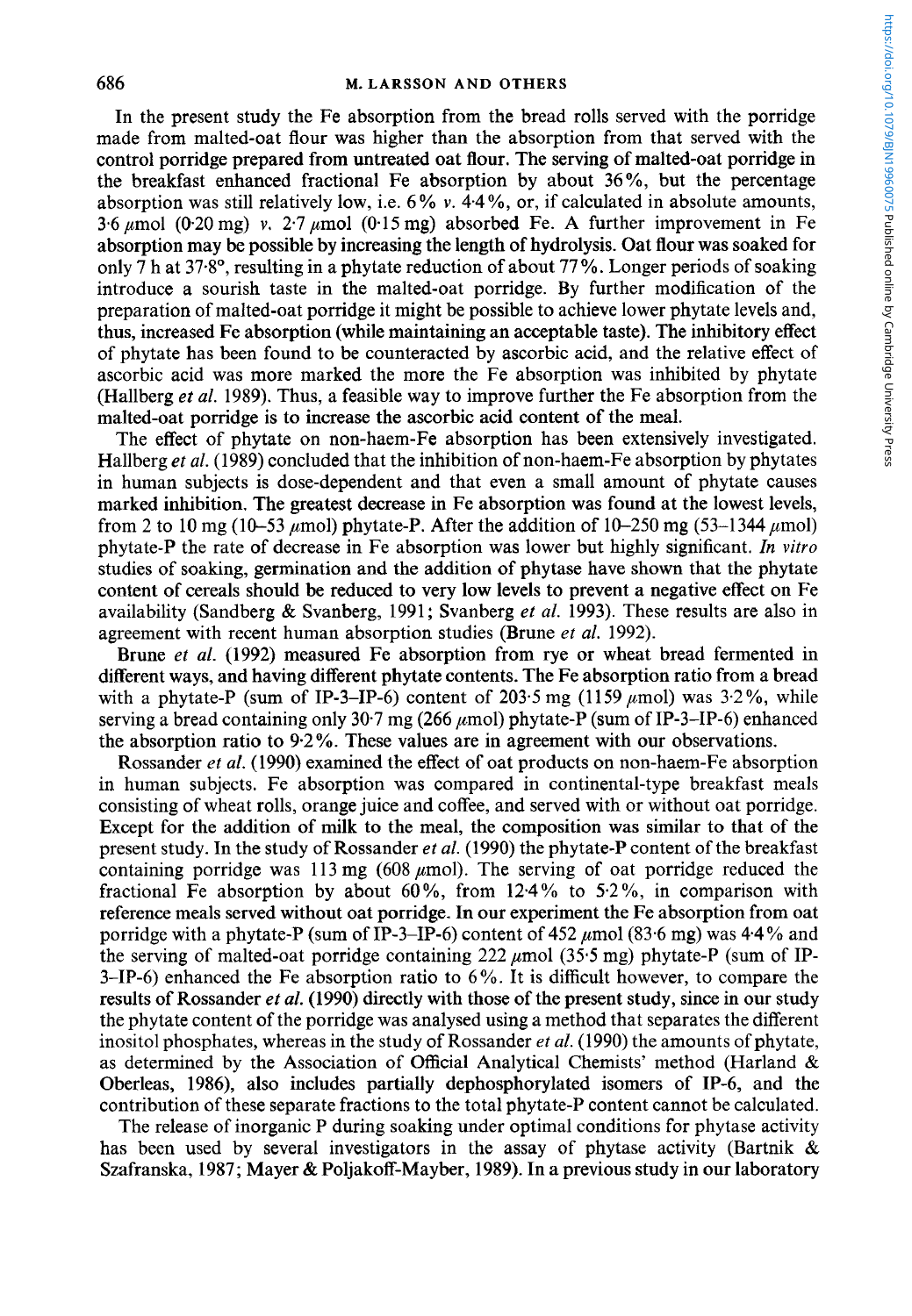(Larsson & Sandberg, **1995),** using the same material as in the present study, we showed that the release of inorganic P was related to the phytate reduction and that the release of **P** was much higher in malted oats than in untreated oats. In the present study phytate degradation in malted oats was very low after 2 min of cooking in the microwave oven. Rapid absorption and thermal diffusion is achieved with microwaves (Buchta & Svennebrink, **1993)** owing to volumetric heating of the porridge, in contrast to surface heating, which might explain the rapid phytase inactivation (compared with conventional cooking). Studies in human subjects (Sandberg *et al.* **1987;** Sandberg & Anderson, **1988)**  and pigs (Sandberg *et al.* **1993)** have demonstrated that the cereal phytase activity plays an important role in phytate degradation in the stomach and small intestine. We do not know whether intrinsic phytase activity in malted oats would increase phytate degradation during digestion, but it is possible that processing at lower temperature, keeping phytase active, might be favourable for the total absorption of minerals, in particular as optimal conditions for oat phytase occur at **37"** (Larsson & Sandberg, **1992).** 

In conclusion, owing to the very high phytate content of oats, which inhibits not only the absorption of Zn but also the absorption of Fe, it must be considered important to find a technological means to overcome this disadvantage. The results of our study indicate that larger amounts of Fe and Zn would be absorbed from oat products prepared from maltedoat flour than from the same products prepared from raw or commercial oats.

We would like to thank Ms Annette Almgren and Ms Elisabeth Gramatkovski for their excellent technical assistance. **This** work **was** supported by grants from the Cerealia Foundation R&D, Stockholm, Sweden.

#### **REFERENCES**

- Arvidsson, B., Cederblad, **A,** Bjorn-Rasmussen, E. & Sandstrom, B. (1978). **A** radionuclide technique for studies of zinc absorption in man. *International Journal of Nuclear Medicine and Biology* 5, 104-109.
- Bartnik, **M.** & Szafranska, I. (1987). Changes in phytate content and phytase activity during the germination of some cereals. *Journal of Cereal Science 5,* 23-28.
- Bjom-Rasmussen, E., Hallberg, **L.** & Isaksson, B. (1974). Food iron absorption in man. Application of the twopool extrinsic tag method to measure heme and non-heme iron absorption from the whole diet. *Journal qf Clinical Investigation 53,* 247-255.
- Brune, **M.,** Rossander, **L.,** Hallberg, L., Gleerup, **A.** & Sandberg, **A.-S.** (1992). Iron absorption from bread in humans: inhibiting effects of cereal fiber, phytate and inositol phosphates with different numbers of phosphate groups. *Journal of Nutrition* 122, 442-449.
- Buchta, R. & Svennebrink, J. (1993). Using microwave energy for rapid heating of silicon wafers. In *Microwave and High Frequency. Proceedings of the International Conference,* Goteborg, Sweden, D5 [J. Kahl, editor]. Göteborg: SIK.
- Cook, **J.** D., Layrisse, M., Martinez-Torres, **C.,** Walker, R., Monsen, E. & Finch, C. **A.** (1972). Food iron absorption measured by an extrinsic tag. *Journal of Clinical Investigations* **51,** 805-815.
- Eakins, J. **D.** & Brown, D. **A.** (1966). **An** improved method for the simultaneous determination of iron-55 and iron-59 in blood by liquid scintillation counting. *International Journal of Applied Radialion Isotopes* 17,391-397.
- Hallberg, **L.** (1980). Food iron absorption. In *Methods in Hematology,* pp. 116-133 [J. D. Cook, editor]. London: Churchill Livingstone.
- Hallberg, **L.** & Bjorn-Rasmussen, **E.** (1972). Determination of iron absorption from whole diet. A new two-pool model using two radioiron isotopes given as haem and non-haem iron. *Scandinavian Journal of Haematology*  **9,** 193-197,
- Hallberg, **L.,** Brune, **M.** & Rossander, **L.** (1989). Iron absorption in man: ascorbic acid and dose-dependent inhibition by phytate. *American Journal of Clinical Nutrition* 49, 140-144.
- Harland, B. F. & Oberleas, D. (1986). An ion-exchange method for determination of phytate in foods: collaborative study. *Jprnal of Association of OfJicial Analytical Chemists 69,* 667-670.
- Kivisto, **B.,** Cederblad, **A.,** Davidsson, L., Sandberg, **A.-S.** & Sandstrom, B. (1989). Effect of meal composition and phytate content on zinc absorption in humans from an extruded bran product. *Journal of Cereal Science*  **10,** 189-197.
- Larsson, **M.** & Sandberg, **A.-S.** (1992). Phytate reduction in oats during malting. *Journal of Food Science 57,*  994-997.

https://doi.org/10.1079/BJN19960075 Published online by Cambridge University Press https://doi.org/10.1079/BJN19960075 Published online by Cambridge University Press